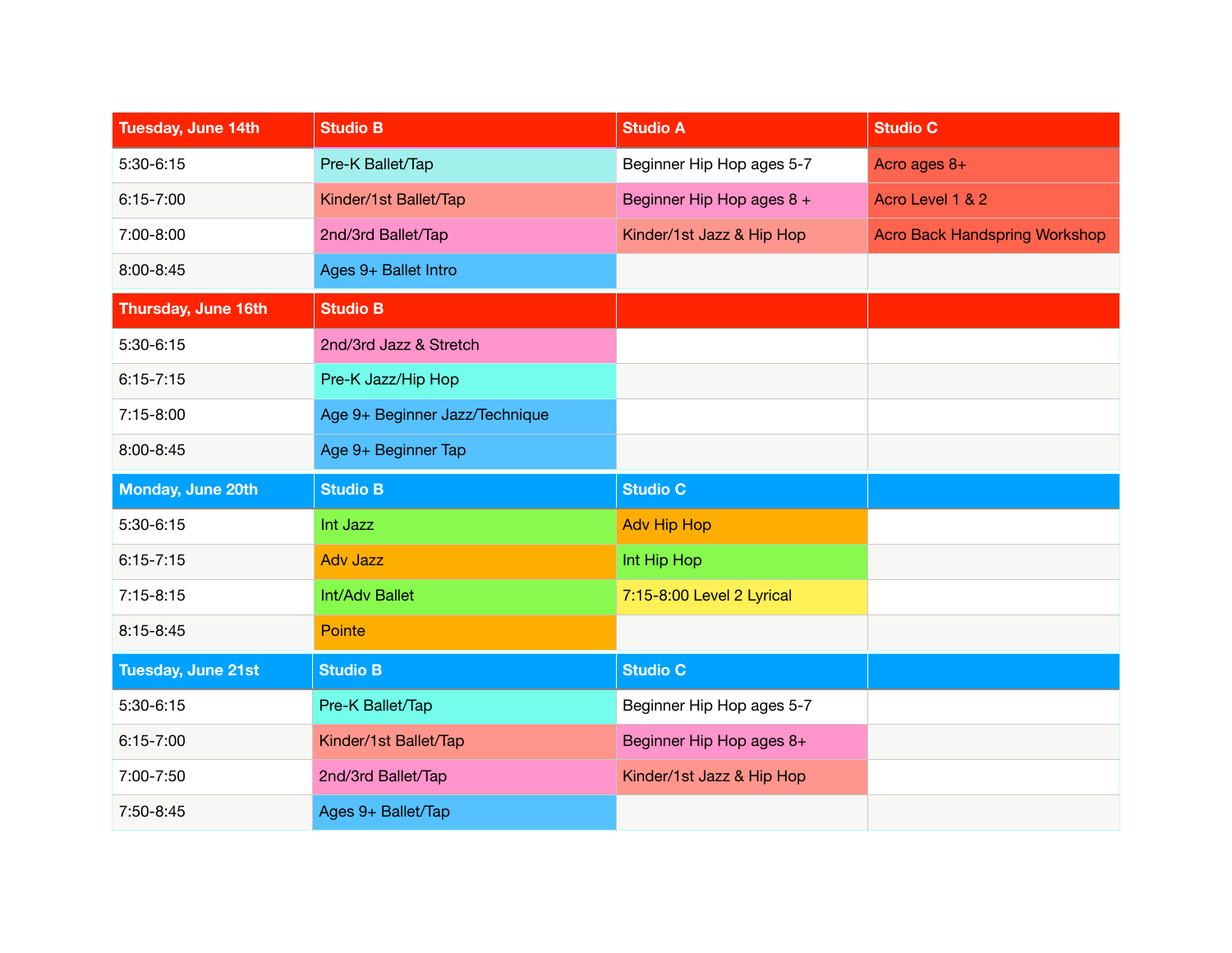| <b>Wednesday, June 22nd</b> | <b>Studio B</b>                      |                                 |                              |
|-----------------------------|--------------------------------------|---------------------------------|------------------------------|
| 5:30-6:15                   | Level 2 Ballet                       |                                 |                              |
| $6:15 - 7:00$               | Level 2 Jazz                         |                                 |                              |
| 7:00-7:45                   | Int Tap & Level 2 Tap                |                                 |                              |
| $7:45 - 8:45$               | Int/Adv Ballet                       |                                 |                              |
| <b>Thursday, June 23rd</b>  | <b>Studio B</b>                      |                                 |                              |
| 5:00-7:00                   | <b>SSJHS Pantherettes</b>            |                                 |                              |
| 7:00-8:00                   | <b>Adv Tap &amp; Musical Theater</b> |                                 |                              |
| 8:00-8:45                   | <b>Adv Lyrical</b>                   |                                 |                              |
|                             |                                      |                                 |                              |
|                             |                                      |                                 |                              |
| Monday, June 27th           | <b>Studio B</b>                      | <b>Studio C</b>                 |                              |
| 5:30-6:15                   | Int Jazz                             | <b>Adv Hip Hop</b>              | 5:00-8:00 SSJHS Pantherettes |
| $6:15 - 7:15$               | <b>Adv Jazz</b>                      | Int Hip Hop                     |                              |
| $7:15 - 8:15$               | <b>Int/Adv Ballet</b>                | 7:15-8:00 Level 2 Lyrical       |                              |
| 8:15-9:00                   | Improv/Contemporary Int/Adv          | 8:00-8:30 Level 2 Leaps/Turns   |                              |
| Tuesday, June 28th          | <b>Studio B</b>                      | <b>Studio C</b>                 | <b>Studio A</b>              |
| 5:30-6:15                   | Pre-K Jazz/Hip Hop Tori              | Beginner Hip Hop ages 5-7 Keely | 5:00-8:00 SSJHS Pantherettes |
| $6:15 - 7:00$               | Kinder/1st Ballet/Tap Tori           | Beginner Hip Hop ages 8+ Keely  |                              |
| 7:00-7:50                   | 2nd/3rd Ballet/Tap Keely             | Kinder/1st Jazz & Hip Hop Tori  |                              |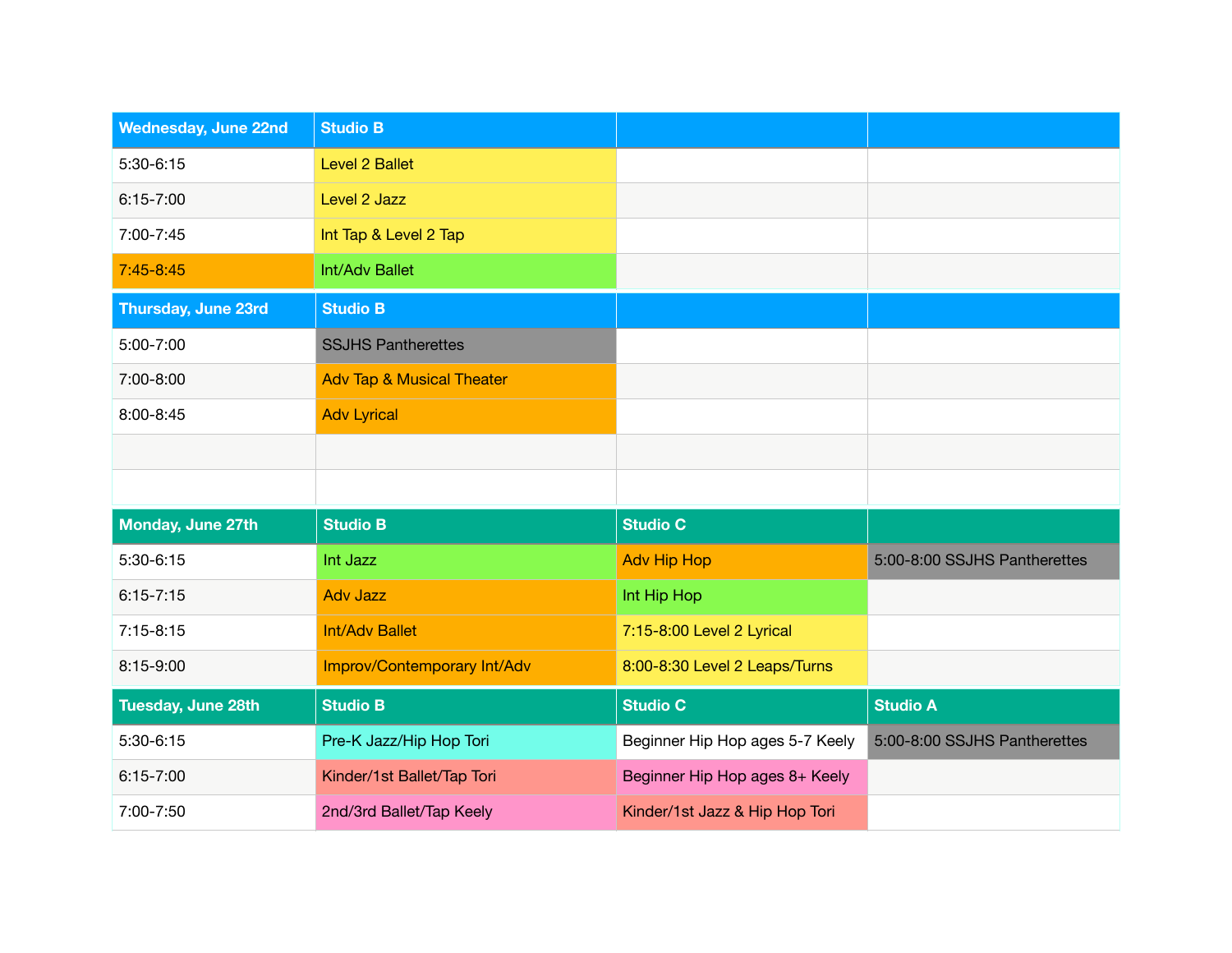| Tuesday, June 28th          | <b>Studio B</b>          | <b>Studio C</b>               | <b>Studio A</b>              |
|-----------------------------|--------------------------|-------------------------------|------------------------------|
| 7:40-8:45                   | Ages 9+ Ballet/Tap Keely |                               | 5:00-8:00 SSJHS Pantherettes |
| <b>Wednesday, June 29th</b> | <b>Studio B</b>          |                               | <b>Studio C</b>              |
| 5:30-6:15                   | Level 2 Ballet           |                               | 5:00-8:00 SSJHS Pantherettes |
| $6:15 - 7:00$               | Level 2 Tap              |                               |                              |
| 7:00-7:45                   | Int Tap                  |                               |                              |
| 7:45-8:45                   | Int/Adv Ballet           |                               |                              |
| Thursday, June 30th         | <b>Studio B</b>          |                               | <b>Studio C</b>              |
| 5:30-6:30                   | Int Leaps/Turns          |                               | 5:00-8:00 SSJHS Pantherettes |
| $6:30 - 7:15$               | <b>Adv Leaps/Turns</b>   |                               |                              |
| 7:15-8:00                   | <b>Adv Lyrical</b>       |                               |                              |
| 8:00-8:45                   | <b>Adv Tap</b>           |                               |                              |
| Monday, July 4th            | <b>Studio B</b>          | <b>Studio A</b>               | <b>Studio C</b>              |
| 5:30-6:15                   | Int Jazz                 | <b>Adv Hip Hop</b>            |                              |
| $6:15 - 7:15$               | <b>Adv Jazz</b>          | Int Hip Hop                   |                              |
| $7:15-8:15$                 | <b>Int/Adv Ballet</b>    | 7:15-8:00 Level 2 Lyrical     |                              |
| 8:15-9:00                   | Pointe                   | 8:00-8:30 Level 2 Leaps/Turns | Int/Adv Acro                 |
| <b>Tuesday, July 5th</b>    | <b>Studio B</b>          | <b>Studio A</b>               | <b>Studio C</b>              |
| 5:30-6:15                   | Pre-K Ballet/Tap         | Beginner Hip Hop ages 5-7     | Acro ages $8+$               |
| $6:15 - 7:00$               | Kinder/1st Ballet/Tap    | Beginner Hip Hop ages 8 +     | Acro Level 1 & 2             |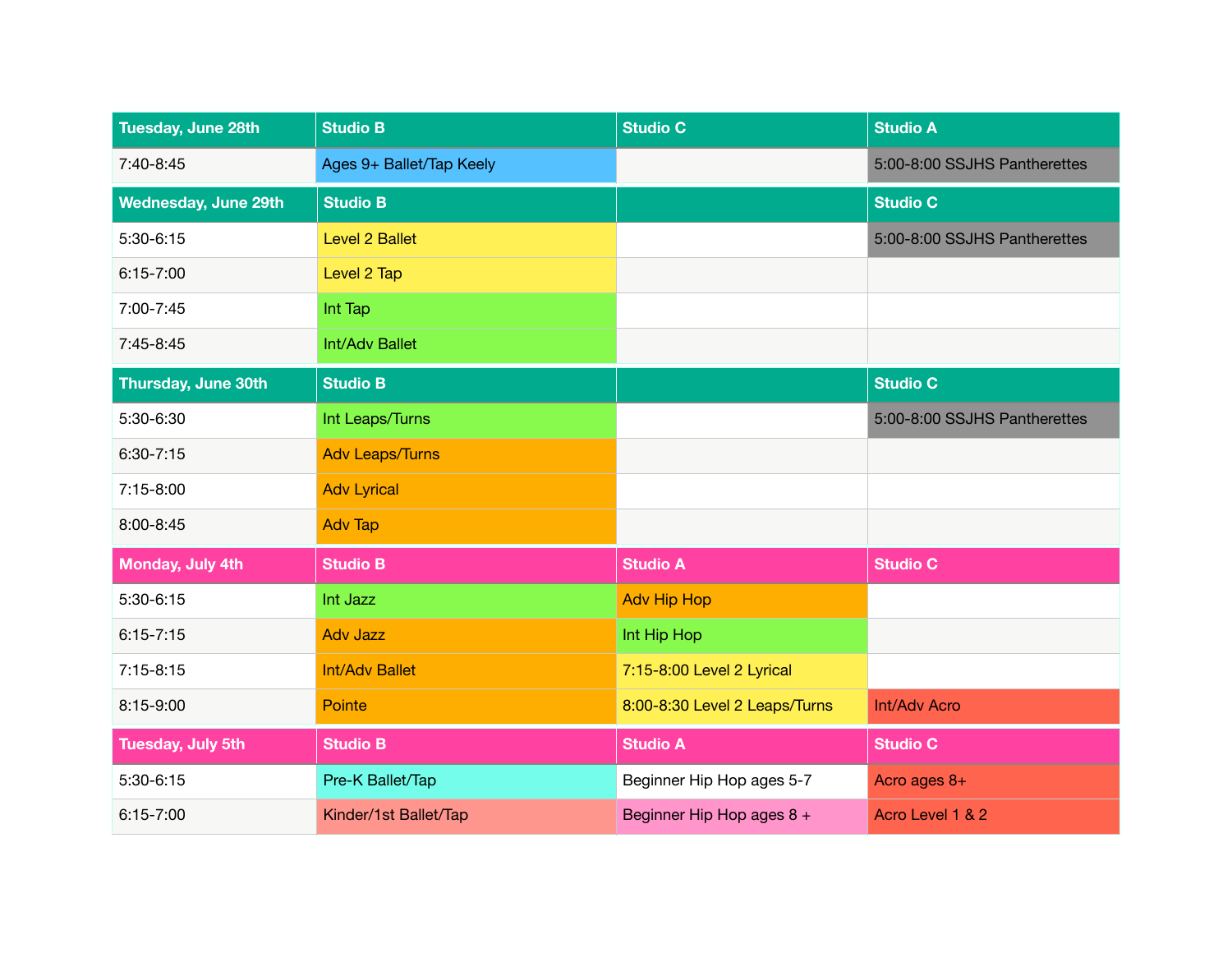| <b>Tuesday, July 5th</b>   | <b>Studio B</b>                | <b>Studio A</b>                | <b>Studio C</b>               |
|----------------------------|--------------------------------|--------------------------------|-------------------------------|
| $7:00 - 8:00$              | 2nd/3rd Ballet/Tap             | Kinder/1st Jazz & Hip Hop      | Acro Back Handspring Workshop |
| 8:00-8:45                  | Ages 9+ Jazz & Stretch         |                                |                               |
| <b>Wednesday, July 6th</b> | <b>Studio B</b>                | <b>Studio C</b>                |                               |
| 5:30-6:15                  | <b>Level 2 Ballet</b>          | <b>Acro-Aerial Workshop</b>    |                               |
| $6:15 - 7:00$              | Level 2 Jazz                   | Int Lyrical                    |                               |
| 7:00-7:45                  | Int Tap & Level 2 Tap          | <b>Adv Improv/Contemporary</b> |                               |
| $7:45-8:45$                | Int/Adv Ballet                 |                                |                               |
| Thursday, July 7th         | <b>Studio B</b>                | <b>Studio C</b>                |                               |
| $5:30-6:15$                | 2nd/3rd Jazz & Stretch         | Int Leaps/Turns                |                               |
| $6:15 - 7:15$              | Pre-K Jazz/Hip Hop             | <b>Adv Tap</b>                 |                               |
| 7:15-8:00                  | Age 9+ Beginner Jazz/Technique | <b>Adv Lyrical</b>             |                               |
| 8:00-8:45                  | Age 9+ Beginner Tap            | <b>Adv Leaps/Turns</b>         |                               |
| Monday, July 11th          | <b>Studio B</b>                | <b>Studio C</b>                | <b>Studio A</b>               |
| 6:00-6:45                  | Int Jazz                       | <b>Adv Hip Hop</b>             | 4:00-6:00 SSJHS Pantherettes  |
| $6:45 - 7:30$              | <b>Adv Jazz</b>                | Int Hip Hop                    |                               |
| 7:30-8:30                  | Int/Adv Ballet                 |                                |                               |
| 8:30-9:00                  | Pointe                         |                                |                               |
| Tuesday, July 12th         | <b>Studio B</b>                | <b>Studio C</b>                | <b>Studio A</b>               |
| 6:00-6:45                  | Pre-K Jazz/Hip Hop             | Level 2 Leaps/Turns            | 4:00-6:00 SSJHS Pantherettes  |